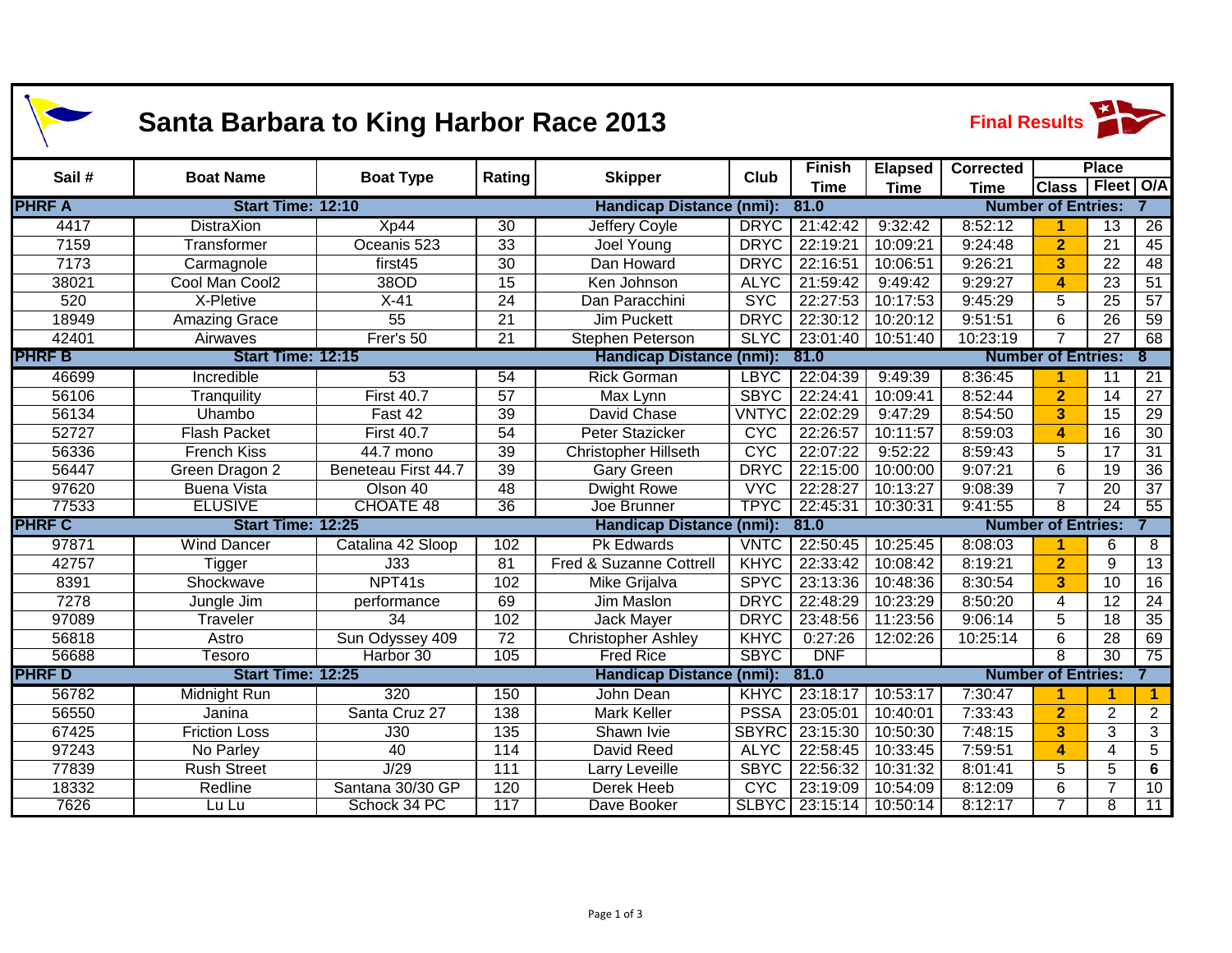| <b>ORCA</b>         | Start Time: 12:00        |                            |                                         | <b>Handicap Distance (nmi):</b><br>81.0 |                   |            |                           |                                     | <b>Number of Entries: 3</b>    |                 |                 |  |
|---------------------|--------------------------|----------------------------|-----------------------------------------|-----------------------------------------|-------------------|------------|---------------------------|-------------------------------------|--------------------------------|-----------------|-----------------|--|
| 97645               | <b>Neck Sprain</b>       | $F-27$                     | 19                                      | <b>Wade Stevens</b>                     | <b>KHYC</b>       | 21:39:26   | 9:39:26                   | 9:13:47                             |                                |                 | 42              |  |
| $\overline{2}$      | Orion                    | MOD70                      | $-191$                                  | <b>Tom Siebel</b>                       | <b>SFYC</b>       | 17:14:44   | 5:14:44                   | 9:32:35                             | $\overline{2}$                 | 2               | 52              |  |
| 27096               | Afterburner              | <b>Tennant Bladerunner</b> | $-156$                                  | <b>Bill Gibbs</b>                       | <b>PBYC</b>       | 18:23:32   | 6:23:32                   | 9:54:08                             | 3                              | $\overline{3}$  | 62              |  |
| <b>SPRIT PHRF A</b> | <b>Start Time: 12:10</b> |                            |                                         | <b>Handicap Distance (nmi):</b><br>81.0 |                   |            |                           |                                     | <b>Number of Entries:</b><br>6 |                 |                 |  |
| 46630               | Shenanigans              | J120                       | $\overline{36}$                         | <b>Gary Winton</b>                      | <b>CBYC</b>       | 21:40:43   | 9:30:43                   | 8:42:07                             |                                | 5               | $\overline{23}$ |  |
| 7311                | <b>JATO</b>              | $J - 111$                  | 27                                      | Webster/Moorhead                        | <b>KHYC</b>       | 21:37:44   | 9:27:44                   | 8:51:17                             | $\overline{2}$                 | 6               | 25              |  |
| 7707                | <b>GHOST II</b>          | <b>FARR 395</b>            | 30                                      | Al Berg                                 | <b>SMWYC</b>      | 22:03:51   | 9:53:51                   | 9:13:21                             | 3                              | 10              | 41              |  |
| 69348               | Paddy Wagon              | Ross 40                    | 18                                      | <b>Richard Mainland</b>                 | <b>CYC</b>        | 22:16:52   | 10:06:52                  | 9:42:34                             | $\overline{4}$                 | 13              | 56              |  |
| 56054               | <b>Fast Reorrg</b>       | <b>HC 50</b>               | 24                                      | Ron Orr                                 | <b>SMWYC</b>      | 22:45:30   | 10:35:30                  | 10:03:06                            | 5                              | 14              | 64              |  |
| 52585               | Forgiveness              | J133                       | 9                                       | <b>Joe Simpkins</b>                     | <b>CYC</b>        | <b>DNC</b> |                           |                                     |                                | 17              | 75              |  |
| <b>SPRIT PHRF B</b> | <b>Start Time: 12:20</b> |                            |                                         | Handicap Distance (nmi):<br>81.0        |                   |            |                           | $10-1$<br><b>Number of Entries:</b> |                                |                 |                 |  |
| 7914                | Double Down              | $J-92$                     | $\overline{90}$                         | <b>Brian Kerr</b>                       | <b>PBYC</b>       | 22:36:43   | 10:16:43                  | 8:15:13                             |                                |                 | $\overline{12}$ |  |
| <b>USA634</b>       | Armida                   | J105 OD                    | 84                                      | <b>Thomas Bollay</b>                    | <b>SBYC</b>       | 22:38:08   | 10:18:08                  | 8:24:44                             | $\overline{2}$                 | 2               | 14              |  |
| 46287               | <b>Twelve Bar Blues</b>  | J/105                      | 84                                      | Chuck Spear                             | <b>PSSA</b>       | 22:39:37   | 10:19:37                  | 8:26:13                             | 3                              | 3               | $\overline{15}$ |  |
| 7052                | Linstar                  | J 109                      | $\overline{75}$                         | Len Bose                                | <b>BCYC</b>       | 22:32:41   | 10:12:41                  | 8:31:26                             | 4                              | $\overline{4}$  | 18              |  |
| 679                 | Aquabella                | J/105                      | 66                                      | Dan Mcganty                             | <b>CYC</b>        | 22:43:36   | 10:23:36                  | 8:54:30                             | 5                              | $\overline{7}$  | $\overline{28}$ |  |
| 56912               | Persistence              | J/109                      | 69                                      | Bryce Benjamin                          | <b>CYC</b>        | 22:58:06   | 10:38:06                  | 9:04:57                             | 6                              | 8               | 34              |  |
| 56175               | Shadowfax                | J/109                      | 69                                      | <b>Chris Mewes</b>                      | <b>NYCLB</b>      | 23:04:15   | 10:44:15                  | 9:11:06                             | $\overline{7}$                 | 9               | 39              |  |
| 7101                | <b>C&amp;Ceann Saile</b> | C&C 101                    | 63                                      | Roth/Hanna                              | <b>CYC</b>        | 23:08:24   | 10:48:24                  | 9:23:21                             | 8                              | 11              | 44              |  |
| <b>USA100</b>       | No Compromise            | J105                       | 84                                      | David Gorney                            | <b>AYC</b>        | 23:38:13   | 11:18:13                  | 9:24:49                             | 9                              | 12              | 46              |  |
| <b>GBR5997</b>      | Chispa                   | J/97                       | 90                                      | Tom Cullen                              | <b>SBYC</b>       | <b>DNF</b> |                           |                                     | $\overline{11}$                | $\overline{17}$ | 75              |  |
| <b>SPRIT ULDB A</b> | Start Time: 12:05        |                            |                                         | <b>Handicap Distance</b>                | $(mmi)$ :<br>81.0 |            |                           | <b>Number of Entries:</b><br>6      |                                |                 |                 |  |
| <b>USA 400</b>      | Rock & Roll              | <b>Farr 400</b>            | $-21$                                   | <b>Bernard Girod</b>                    | <b>SBYC</b>       | 20:37:51   | 8:32:51                   | 9:01:12                             |                                | 3               | 33              |  |
| 45045               | <b>CROCKETT'S ROCKET</b> |                            | $-54$                                   | Parker/Kieding                          | <b>SBYC</b>       | 20:04:16   | 7:59:16                   | 9:12:10                             | $\overline{2}$                 | 4               | 40              |  |
| 7249                | It's OK                  | Andrews 49.9               | $-57$                                   | Lewis Beery                             | <b>BYC</b>        | 20:13:26   | 8:08:26                   | 9:25:23                             | 3                              | 5               | 47              |  |
| 7065                | Timeshaver               | $J-125$                    | -9                                      | Viggo Torbensen                         | <b>DPYC</b>       | 21:21:54   | 9:16:54                   | 9:29:03                             | $\overline{\mathbf{4}}$        | 6               | 49              |  |
| 50100               | Margaritaville 1 1/2     | custom 52                  | $-72$                                   | Jay Steinbeck                           | <b>CYC</b>        | 20:02:06   | 7:57:06                   | 9:34:18                             | 5                              | $\overline{7}$  | 53              |  |
| 93145               | <b>Radio Flyer</b>       | J/145                      | $-24$                                   | <b>Carolyn Parks</b>                    | <b>SBYC</b>       | 21:25:51   | 9:20:51                   | 9:53:15                             | 6                              | 9               | 60              |  |
| <b>SPRIT ULDB B</b> | Start Time: 12:15        |                            | <b>Handicap Distance (nmi):</b><br>81.0 |                                         |                   |            | <b>Number of Entries:</b> |                                     |                                |                 |                 |  |
| 50904               | Plankton                 | 830                        | $\overline{36}$                         | <b>John Staff</b>                       | <b>CYC</b>        | 21:08:51   | 8:53:51                   | 8:05:15                             |                                |                 | 7               |  |
| 46879               | <b>NOAH GENDA</b>        | Sportster 29               | 69                                      | <b>Wilfred Poiesz</b>                   | <b>KHYC</b>       | 22:19:24   | 10:04:24                  | 8:31:15                             | $\overline{2}$                 | $\overline{2}$  | 17              |  |
| 806                 | Team Open Sailing        | Pogo 2                     | 108                                     | Jerome Sammarcelli                      | <b>CYC</b>        | 0:19:09    | 12:04:09                  | 9:38:21                             | 3                              | 8               | 54              |  |
| USA37               | E Ticket                 | SC <sub>37</sub>           | $\overline{21}$                         | Tom Hudson                              | <b>AYC</b>        | <b>DNF</b> |                           |                                     | $\overline{5}$                 | $\overline{11}$ | 75              |  |